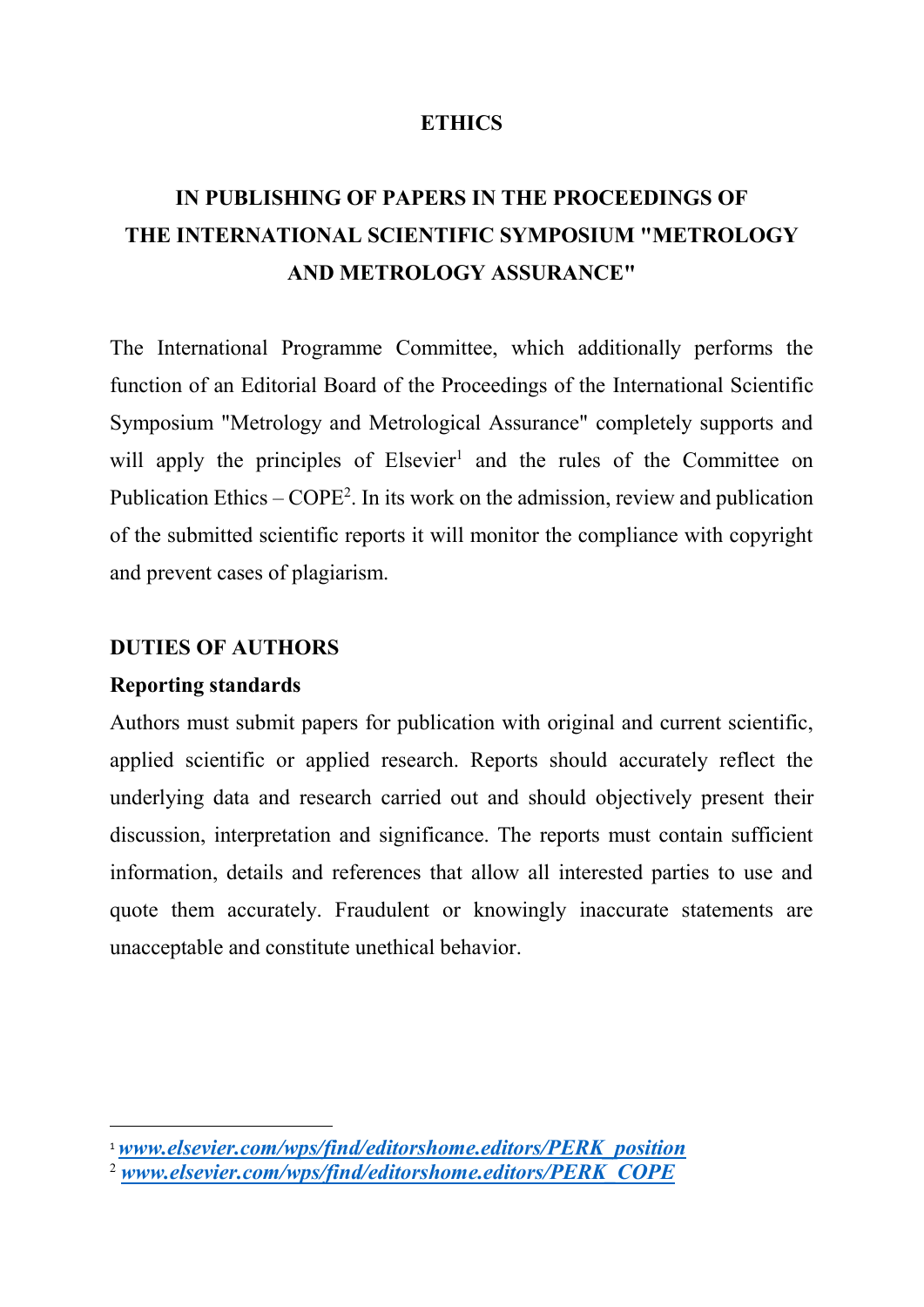#### **Data Access and Retention**

Authors, if necessary, must be able to provide primary data and formulations of their research for editorial review or provide public access to them. They should preserve all data for a certain period of time (at least 1 year) after publication.

### **Originality and Plagiarism**

Authors should publish in their reports original research and results obtained personally by them. If results and/or phrases of other authors are used, they should be cited in the reports correctly and in sufficient detail. Misappropriation of someone else's scientific achievements, the infringement of someone else's copyright, copying, rephrasing of parts from another publication, the announcement of results and ideas from someone else's studies as someone's own are considered plagiarism and are not allowed. Plagiarism in all its forms constitutes unethical publishing behavior and is unacceptable.

#### **Multiple Publications**

Authors must present a particular research and the results obtained from it in a single report. It is unacceptable to present the results of the same study in other reports, and also to submit the same manuscript in other symposiums, conferences and scientific events. The repeated publication of the same report constitutes unethical behavior.

#### **Acknowledgement of Sources**

Authors should cite in their reports fully and fairly all sources (books, publications, patents, etc.) used in any way during the research process and the obtaining of results. Information obtained privately in conversation, correspondence or discussion with third parties should not be used or included in the reports without expressed written permission from the source. Omission of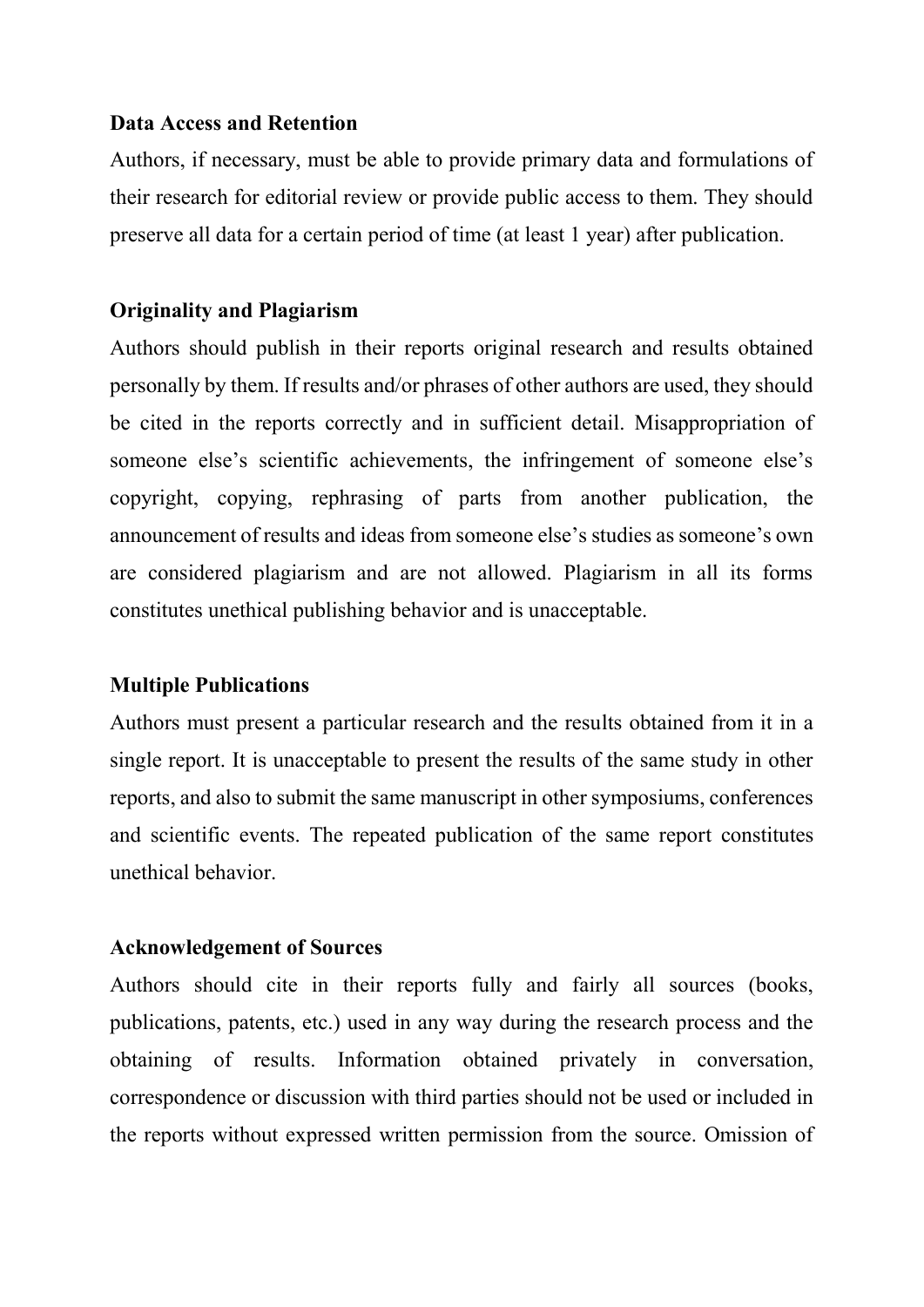reference to the sources constitutes unethical publishing behavior and is unacceptable.

#### **Authorship of the Paper**

Authorship of the reports is to be recognized only to those researchers who have made significant contributions to the concept, implementation, obtaining and processing of the results of the research published. All those who have contributed to different phases of the research should be listed as co-authors. The respective author(s) and all co-authors should have seen and approved the final version of the report and have agreed to its submission for publication. It is unacceptable to present results of joint research as individual works. Failure to respect the authorship of the report constitutes unethical publishing behavior and is unacceptable.

#### **Hazards and Human or Animal Subjects**

If the research involves the use of human or animal subjects, the author must ensure compliance with the relevant legal and institutional requirements for safety. If the research involves the use of chemicals, procedures or equipment that has any hazards inherent in their use, the author must clearly identify these in the manuscript. If any tests are carried out on human subjects, the authors should include in the report a statement that they have obtained informed consent, if there is any experimentation on human subjects. The privacy rights of the people must always be observed. Exposure to hazards of human and/or animal subjects in the research conducted constitutes unethical behavior and is unacceptable.

#### **Fundamental Errors in Submitted and Published Works**

When an author discovers a significant error or inaccuracy in his submitted report, it is the author's obligation to promptly notify the International Programme Committee and with his cooperation to retract or correct the report. If a third party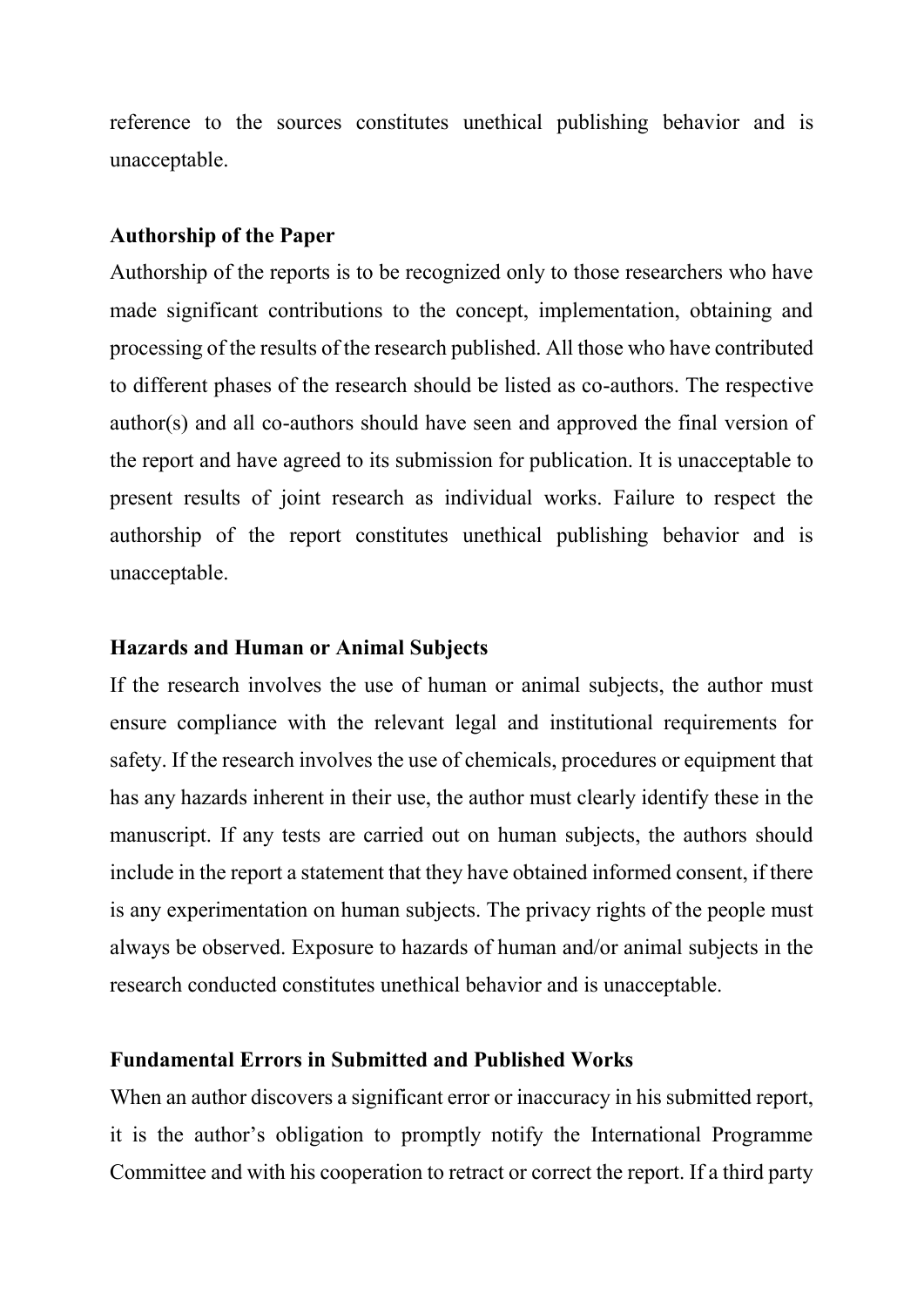informs that a published work contains a significant error, the author is obliged to immediately retract or correct the report or to provide evidence to the International Programme Committee for the correctness of the original report. Uncorrected mistakes in the reports constitute unethical behavior.

### **Disclosure and Conflicts of Interest**

In their reports all authors should disclose any financial or other substantive conflict of interest that could be construed to influence the conducted research and results. All sources of financial and/or institutional support for this research should be disclosed. Potential conflicts of interest should be disclosed at the earliest stage possible. The presence and non-disclosure of a conflict of interest constitutes unethical publishing behavior and is unacceptable.

### **DUTIES OF REVIEWER**

### **Competence and Promptness**

The reviewers of the submitted reports have to be determined by the International Programme Committee, according to the thematic topics of the reports, and the competence and qualifications of each reviewer. Any selected reviewer who feels incompetent or not qualified to review the research submitted in the report or cannot quickly evaluate it must notify the International Programme Committee in the shortest time and excuse himself from the peer review process. The time limit for review must be respected by all reviewers.

### **Confidentiality**

Any manuscripts provided to the reviewers for review must be treated as confidential documents. They must not be shown to, presented to and discussed with other parties except the ones authorized by the International Programme **Committee**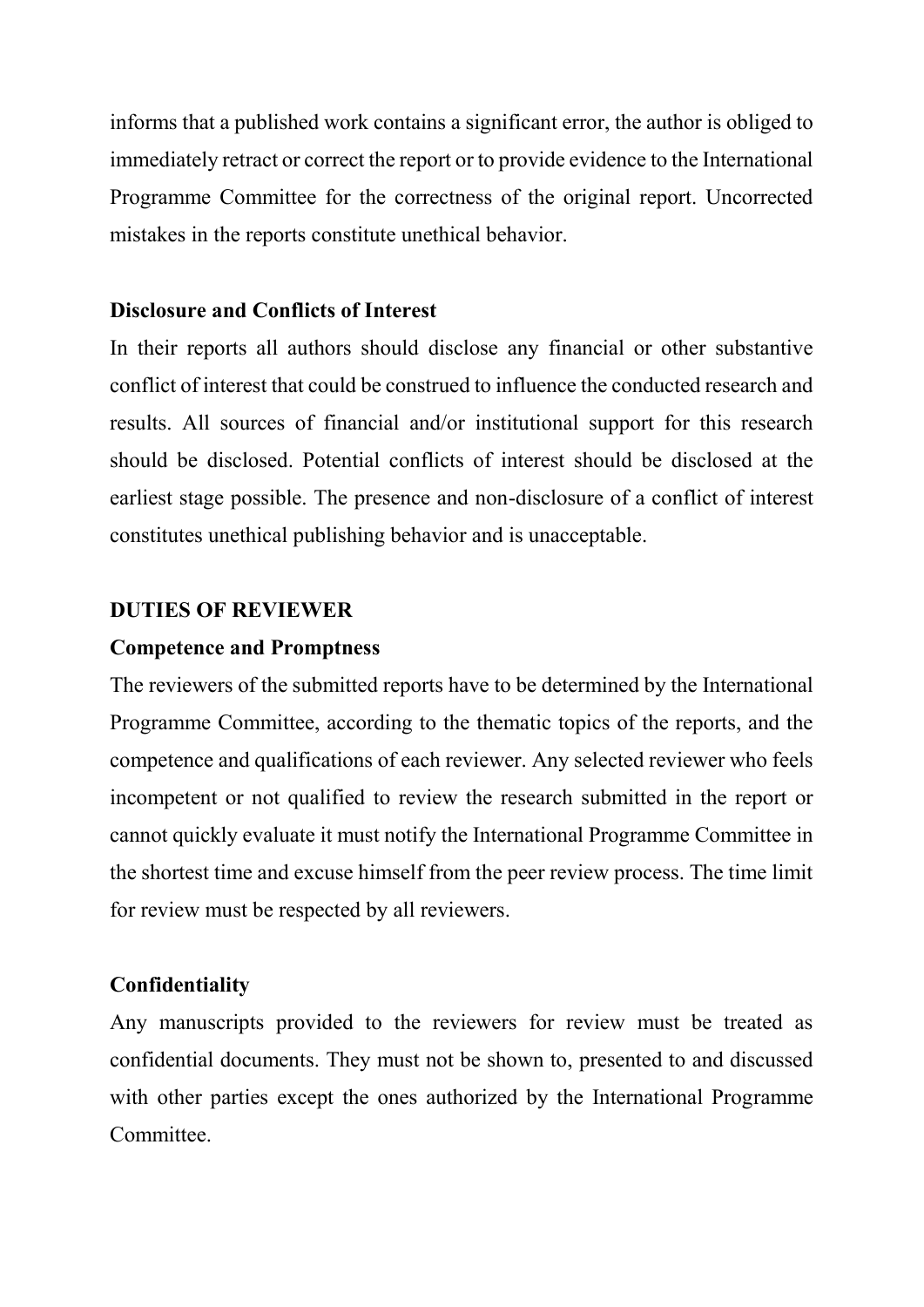### **Standards of Objectivity**

Reviewers must be objective and give an impartial assessment of the reviewed reports. They should express their standpoint and opinion sufficiently clearly and completely, and with substantial objective arguments. Personal, unobjective and biased criticism of the author(s) is considered inappropriate and unethical.

### **Acknowledgement of Source**

The reviewers must observe if any reference to the sources of information or an argument in the peer reviewed report is accompanied by appropriate citation. They must inform the author(s) of any similarities or overlaps between the manuscript under consideration and other publications of which they have personal knowledge. Reviewers should identify all forms of plagiarism and relevant published work and results that have not been cited by the authors.

### **Disclosure and Conflicts of Interest**

Unpublished materials contained in the report submitted for review should not be used by the reviewer as or for the purposes of their own research without expressed written consent of the author. Confidential information or ideas obtained in the process of peer review must be kept confidential and not used for personal purposes and benefit. Reviewers must not reviewe reports that have conflicts of interests related to competitive and other relationships with any of the authors or institutions related to the research reported in the reviewed reports.

## **DUTIES OF THE INTERNATIONAL PROGRAMME COMMITTEE Publication Decision**

The publication of the report in the Proceedings of the International Scientific Symposium "Metrology and Metrological Assurance" takes place after the following mandatory activities and established facts - determining of the reviewer, a peer manuscript review, a positive assessment based on the relevant criteria,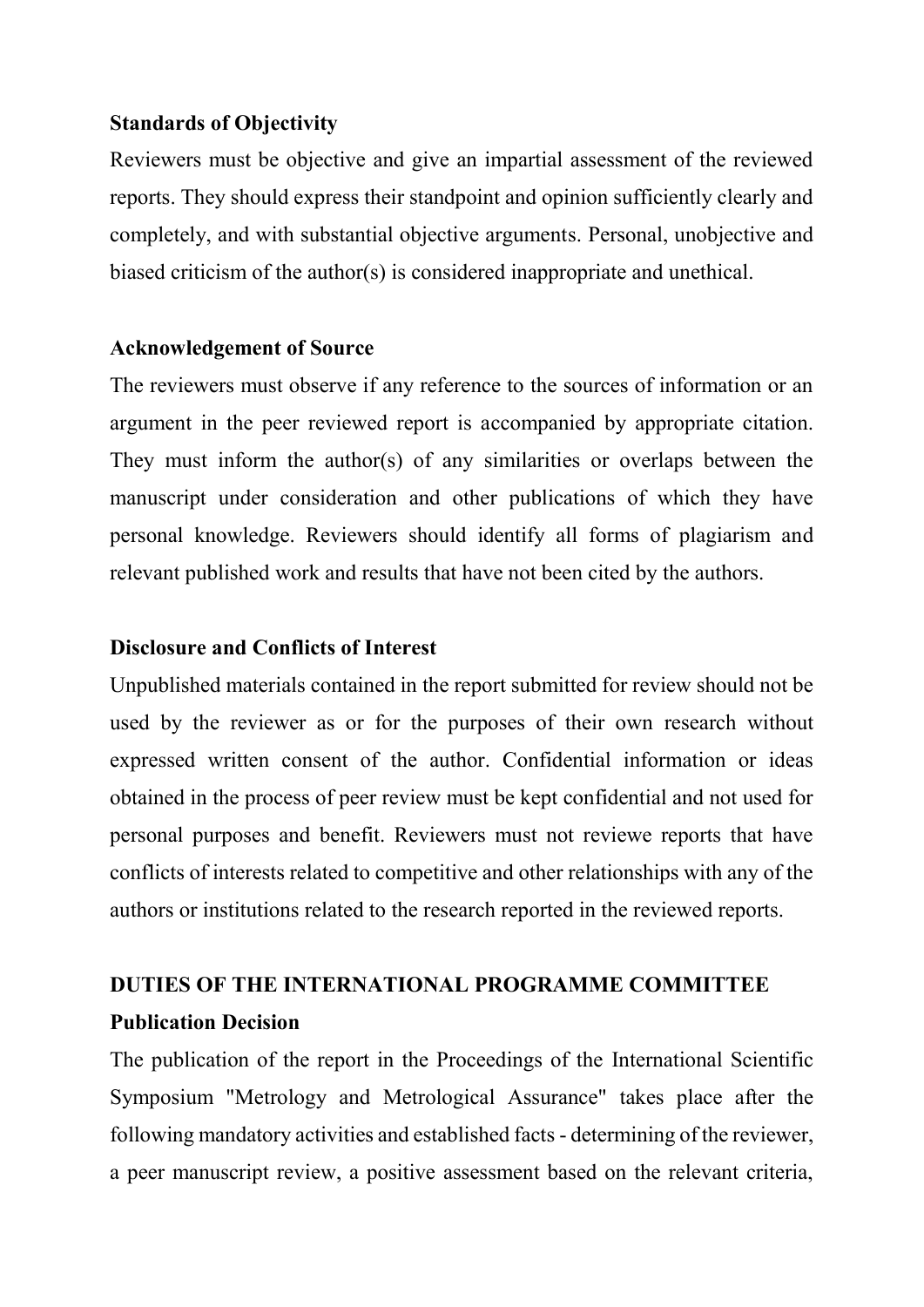discussion and a collective decision of the International Programme Committee. Thus it is ensured that the reports published in the Proceedings are up-to-date, and have the relevant quality and scientific level. The aim is to meet the requirements for ethical behavior expected of all parties involved in the publication – the author, the reviewer, the editor and the society.

### **Fair Play**

The papers are evaluated based on their intellectual content regardless to race, gender, sexual orientation, religious beliefs, ethnicity, nationality, citizenship or political beliefs of the authors. The assessment of the reviewed report is based on objective criteria that has been adopted and announced. The evaluation of the peer reviewed report should be objective and substantiated. In case of biased and unsubstantiated assessment, the International Programme Committee may assign another reviewer to re-review the submitted report.

### **Confidentiality**

Each member of the International Programme Committee must observe professional secrecy and must not disclose any information about any specific submitted report to none but the corresponding author, the potential reviewers and the publisher, if necessary.

### **Disclosure and Conflicts of Interest**

The materials provided in the submitted reports should not be used by members of the International Programme Committee in their own research without the expressed written consent of the authors. Confidential information or ideas obtained in the process of discussion and decision-making whether to allow the publication in the Proceedings should be kept confidential and not used for personal benefit. The members of the International Programme Committee must require from all participants to disclose any competing interests and publish